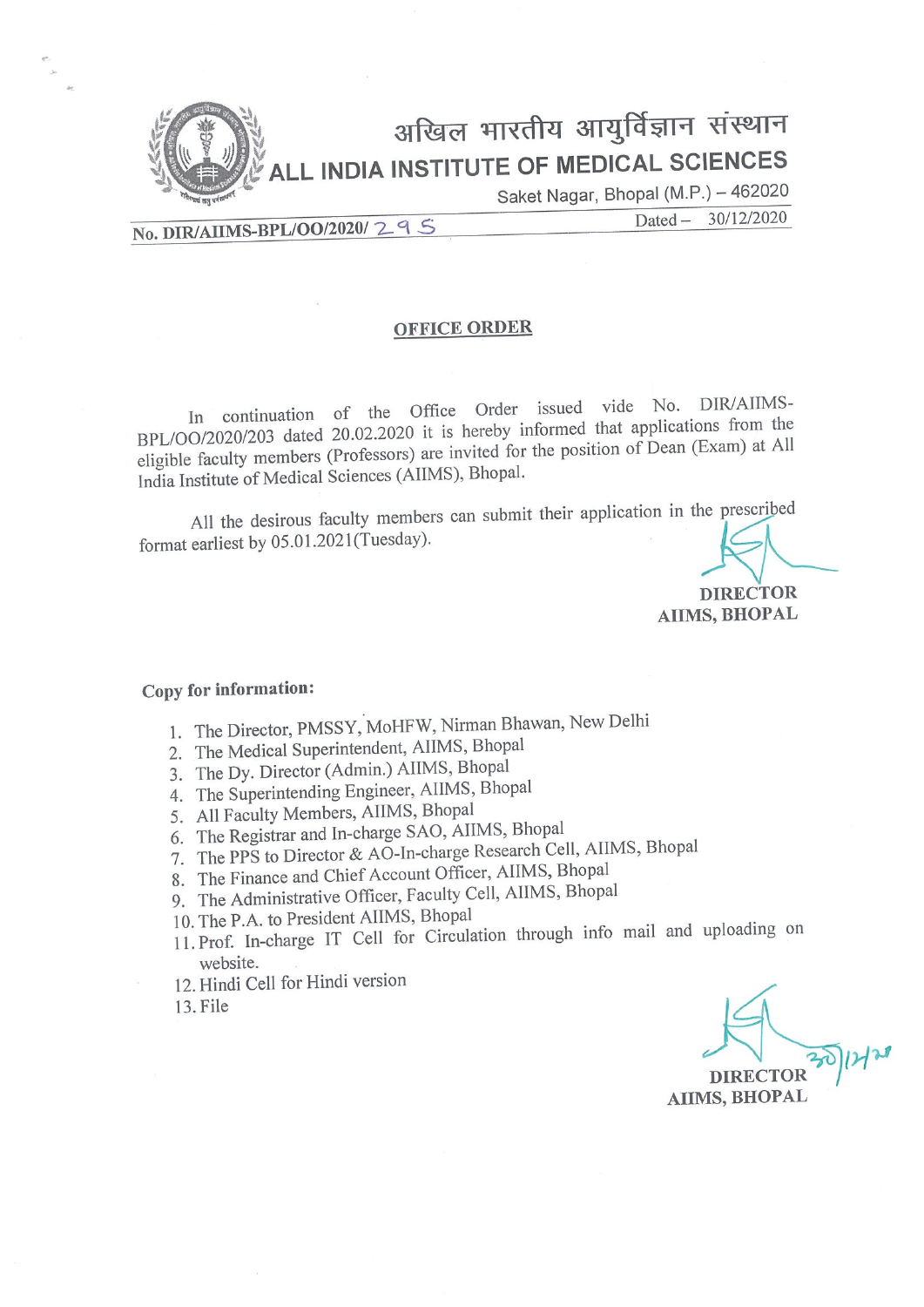

Saket Nagar, Bhopal (M.P.) - 462020

## No. DIR/AIIMS-BPL/OO/2020/20ろ

Dated  $-20/02/2020$ 

### **OFFICE ORDER**

In supersession of all previous Letters/Orders/Memoranda/Circulars including the Circular No. - 11/06/2020-Admin/AIIMS/BPL/714 dated 17/02/2020 regarding appointment of Deans/ Associate Deans, the applications are invited for the following positions:

- Dean (Academics)
- Dean (Research)
- Dean (Examinations)
- Associate Dean (Academics)
- Associate Dean (Research) ò
- Associate Dean (Examinations)  $\bullet$

The desirous Faculty Members are advised to submit their applications with at least two nominations to the office of the undersigned within three months of issuance of this Office Order or before the next Governing Body Meeting of the Institute, whatsoever is earlier.

There will be no Dean / Associate Dean (Students Welfare) and this work will be looked after by the Dean (Academics).

This order is issued after approval of the Governing Body, AIIMS Bhopal in its 3<sup>rd</sup> Meeting held on 11.01.2020.

**DIRECTOR AIIMS, BHOPAL** 

#### Copy to: -

- 1. All Professors and Additional Professors of AIIMS Bhopal
- 2. DDA/MS/FA/Registrar/ SAO/ AO, AIIMS, Bhopal
- 3. PPS to Director, AIIMS, Bhopal
- 4. PA to Hon'ble President, AIIMS Bhopal
- 5. Guard file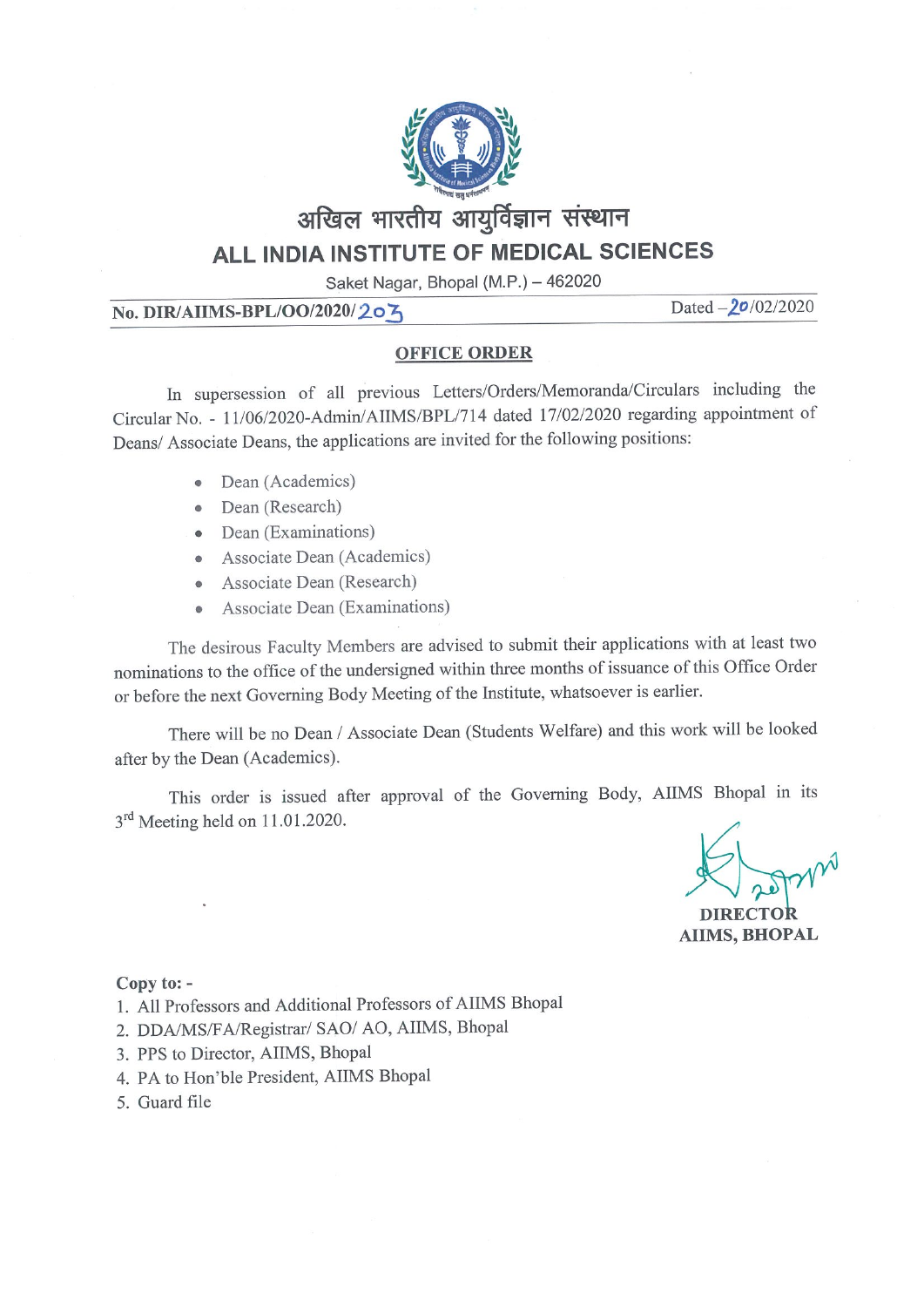

# अखिल भारतीय आयुर्विज्ञान संस्थान, भोपाल

**ALL INDIA INSTITUTE OF MEDICAL SCIENCES, BHOPAL** Saket Nagar, Bhopal (M.P) – 462020

Website: **www.aiimsbhopal.edu.in**

# No. 11/06/2020-DIR/AIIMS/BPL/947

 $Dated - 30.12.2020$ 

# **-: APPLICATION FOR THE POSITION OF DEAN/ ASSOCIATE DEAN:-**

| S.NO.          | <b>INFORMATION</b>                                                                    | <b>DETAILS</b> |                     |                      |
|----------------|---------------------------------------------------------------------------------------|----------------|---------------------|----------------------|
| 1              | Application for the Position of Dean / Associate                                      |                |                     |                      |
|                | Dean (Academics/ Research/ Examinations):                                             |                |                     |                      |
|                | Please specific only one position                                                     |                |                     |                      |
| $\mathbf{2}$   | Name of the Applicant                                                                 |                |                     |                      |
| $\mathbf{3}$   | <b>Present Post held (Direct/ APS)</b>                                                |                |                     |                      |
| 4              | Date of Joining on Present post                                                       |                |                     |                      |
| 5              | Name of the post while first joining at AlIMS<br><b>Bhopal</b>                        |                |                     |                      |
| 6              | Date of Joining AllMS, Bhopal                                                         |                |                     |                      |
| $\overline{7}$ | Date of Birth (with date of retirement)                                               |                |                     |                      |
| 8              | <b>Name of the Department</b>                                                         |                |                     |                      |
|                |                                                                                       | Qualification  | Year of passing out |                      |
|                | <b>Details of Academic Qualification</b>                                              |                |                     |                      |
| 9              | (MBBS/MSc onward only)                                                                |                |                     |                      |
|                |                                                                                       |                |                     |                      |
| 10             | Fellowship, Board membership, etc.                                                    |                |                     |                      |
| 11             |                                                                                       | Name of the    | Name of the         | <b>Experience as</b> |
|                |                                                                                       | Post           | organization        | on 30.12.2020        |
|                |                                                                                       |                |                     |                      |
|                | <b>Experience</b>                                                                     |                |                     |                      |
|                |                                                                                       |                |                     |                      |
|                |                                                                                       |                |                     |                      |
|                | For Dean/ / Associate Dean (Academics)                                                |                |                     |                      |
| 12.A           | Please give details if you ever held some                                             |                |                     |                      |
|                | administrative position, set on some                                                  |                |                     |                      |
|                | administrative committees, etc and how familiar                                       |                |                     |                      |
|                | you are with CCS (conduct) rules (no knowledge/                                       |                |                     |                      |
|                | good/Very good).                                                                      |                |                     |                      |
|                | Please explain under which CCS rule and<br>for what purpose the following sentence is |                |                     |                      |
|                | relevant "no officer is entitled to pay and                                           |                |                     |                      |
|                | allowance for any time he may spend                                                   |                |                     |                      |
|                | beyond the limits of his charge without                                               |                |                     |                      |
|                | authority."                                                                           |                |                     |                      |